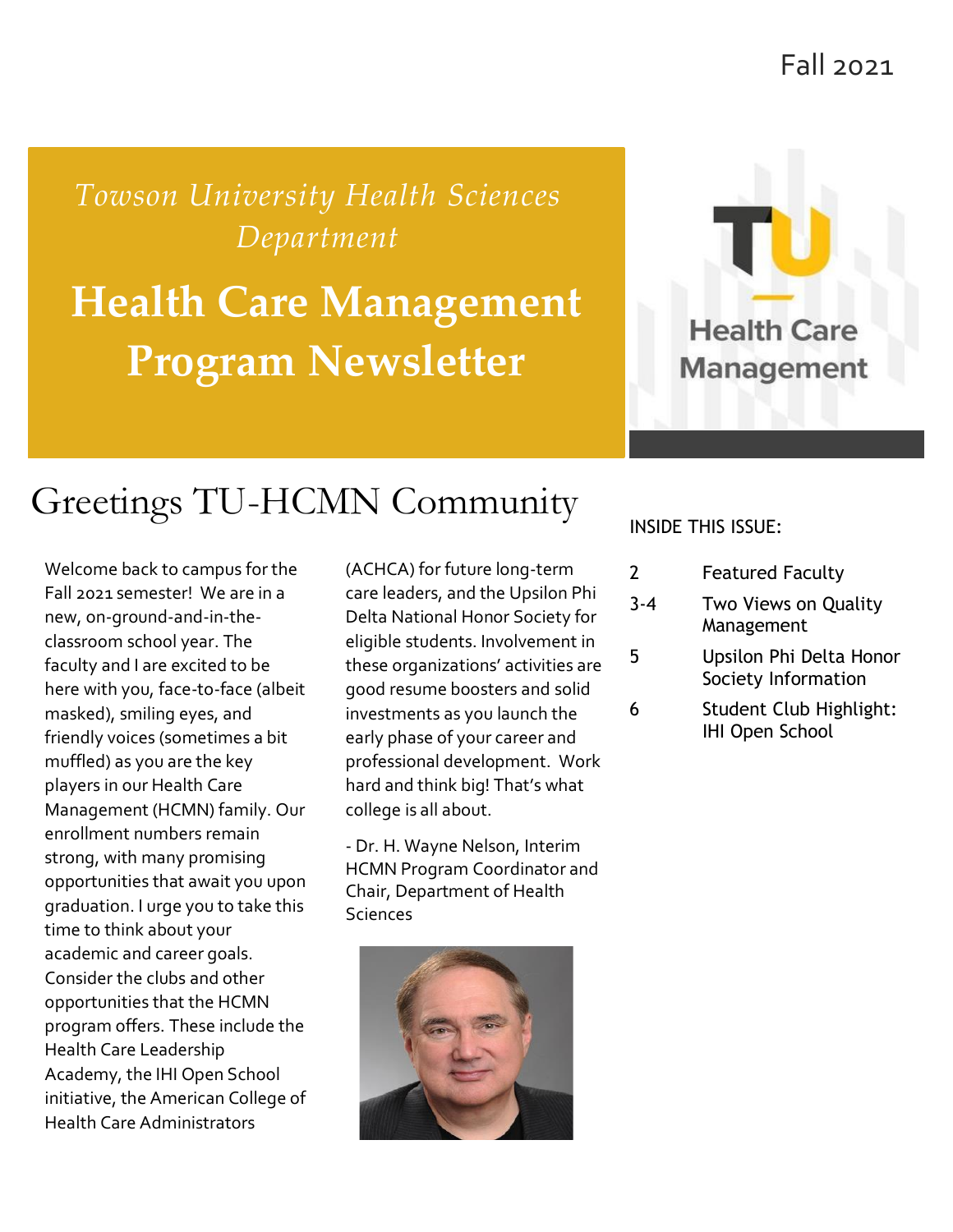## Featured Faculty *Susan Casciani*



When did you join the HCMN team? I was the TU HCMN Program Director from 2007-2012 and recently returned as a Lecturer for the program - I am thrilled to be back!

#### Where are you from? Where have you studied?

I am originally from Spencerport, NY, a suburb of Rochester and moved to Baltimore in 2003 as Director of Corporate Strategy at GBMC. I have almost 20 years of experience as a hospital administrator, specializing in planning and marketing. I have two graduate degrees, and worked on my doctorate in strategic management through the University at Buffalo.

Can you talk about the classes you teach?

Among my classes, HCMN 305 and HCMN 495 are my favorites. In 305, students are generally just joining the major and I love being able to see them start their journey and help them think about career paths. In 495, they are ready to make the move to the workforce and I enjoy being able to mentor them through the transition.

#### What do you want students to know about you?

I want students to know that professors are here to do more than just teach classes; we are here to help you on your path to success in whatever way possible. I want my students to share their experiences and challenges with me and know that I'll do my best to guide them.

### *Dr. Bo Yang*



When did you join the HCMN team? I joined the HCMN team in August 2021, but have been at Towson University since 2017.

#### Where are you from? Where have you studied?

I am originally from Seoul, South Korea. About 10 years ago, I came to Maryland to pursue the graduate degree in Nursing, starting with the Master's program at Towson University and then the PhD program at University of Maryland School of Nursing.

#### Can you talk about the classes you teach?

I teach HLTH 311: Chronic and Communicable Diseases and Allied HLTH 445: Research Methods in Interprofessional Health Studies. Health 311 is my favorite class given given my clinical background as a nurse. In the class, basic epidemiologic principles, chronic and communicable disease preventions and management, and population at

risk are addressed using various theoretical frameworks. In AHLT 445, students learn about basic research methods, understand research articles, and analyze and synthesize the articles to find the evidence to be used to answer a formulated question. I enjoy helping students gain research knowledge and foster their critical thinking skills during class!

#### What do you want students to know about you?

I am an RN specialized in psychiatric mental health and also am a researcher addressing healthcare workforce issues in various healthcare settings. I like to help undergraduate students conduct their own research during summer or as an independent study. Feel free to contact me if you are interested! I can be easily reached by email, zoom, or face-to-face meeting and am open to any ideas or suggestions.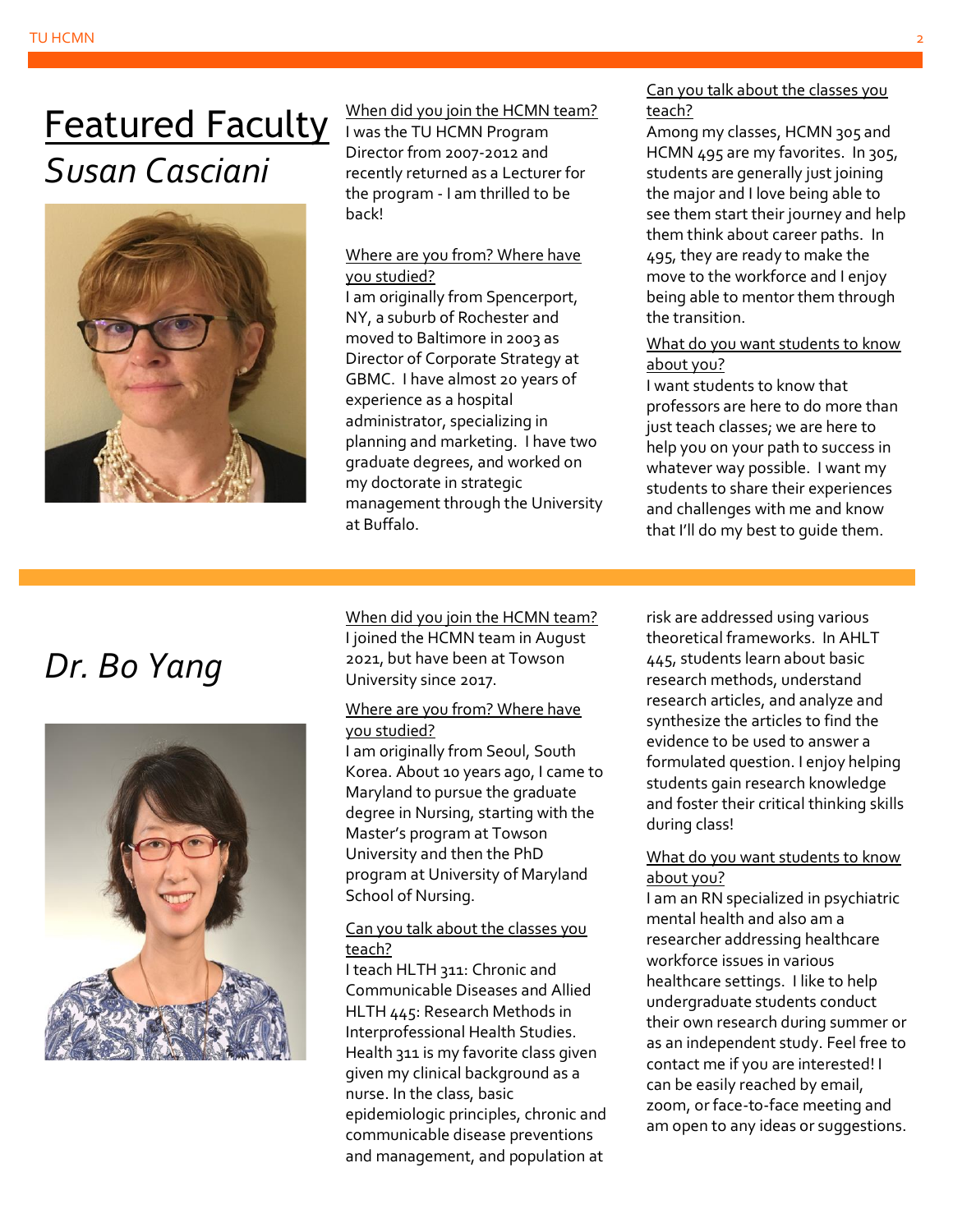# Two Views on Quality Management: TU Alum *Hope Fost, BS, MPH*



#### What year did you graduate? What site did you complete your internship at?

I graduated Towson University in the Spring of 2016. My internship was at Gilchrist with their hospice compliance team.

Did you continue your education after you left Towson University, and if so, what type of degree did you get and why did you choose that type of training?

I earned my Master's in Public Health from the University of New England. I was interested in learning more about heath from a sociological perspective. Working towards my MPH helped me to focus on the bigger societal picture of health and healthcare worldwide.

#### What is your current position title and what are your job responsibilities?

I am the Quality Project Manager Specialist at the National Hospice and Palliative Care Organization (NHPCO). My job is to build and manage projects related to NHPCO's quality initiatives and related projects. I support hospice and palliative care organizations in achieving and sustaining continuous quality improvement. I also manage NHPCO's pediatric initiatives and resources.

#### Where do you see yourself in the next  $5$  years?

I'm really excited about where I've been able to get in the past five years. In the next five years, I'd like to be seen as someone with expertise in healthcare quality improvement, and I know that's something that I'll have an opportunity to do thanks to my education and experience in the field. I'm also really excited to take on more managerial responsibilities in the next few years and even take the lead on some upcoming national projects. I've been lucky enough to work with some amazing managers, and so developing into a great manager myself is something I'm really excited about.

#### What advice do you have for current Towson University health care management students?

The best advice that I ever received and now I share with you is, "If you don't ask, the answer is no." If you have a dream, idea, suggestion, or even just an outlandish thought, you should always try your hardest to make something happen with it. You have to put yourself out there to find the resources you need to make your ideas come to life and become a success. You'll find champions and supporters along the way, but you have to be the one to put in the work. Make it happen!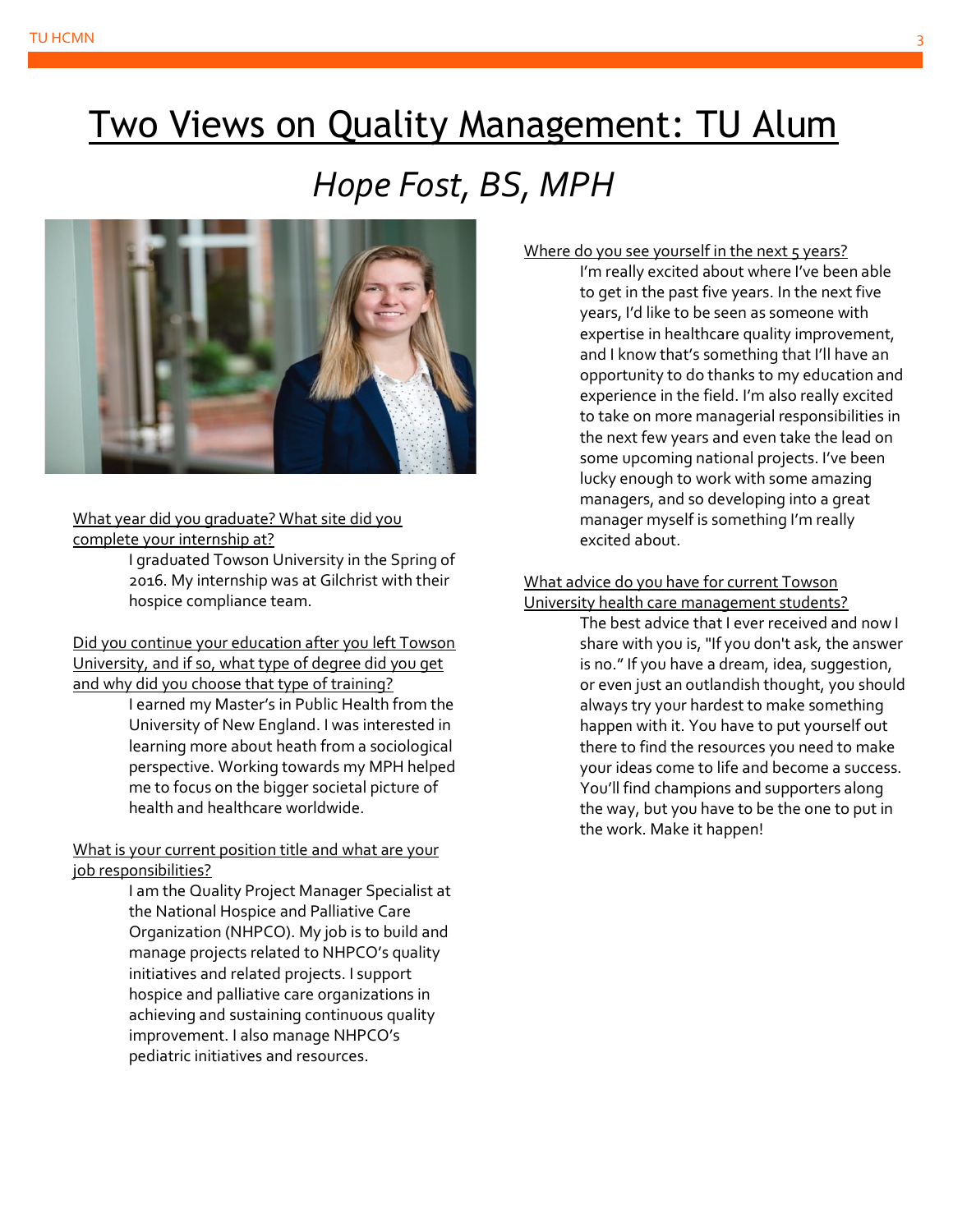# Two Views on Quality Management: TU Alum *Erin Hudson, BS, MHA*



What year did you graduate? What site did you complete your internship at?

I graduated in the Spring of 2015. I completed my internship at CareFirst BlueCross BlueShield in the Strategic Marketing department.

Did you continue your education after you left Towson University, and if so, what type of degree did you get and why did you choose that type of training.

Yes, I have received my Master's in Health Care Management from Stevenson University. I graduated in 2019 with the project management track. After working in the health care field for several years I knew I wanted to further my education in this area. There are so many opportunities, health care is constantly changing, and there is a wide array of opportunities in the administration arena. I had a love for detail and organization and figured the project management track would provide me with the tools and knowledge to be able to apply those skills in many aspects of my career. No matter what department one works in, there are always projects to be managed!

#### What is your current position title, and what are job responsibilities?

I am the Performance Improvement and Innovation Manager at GBMC. In my role, I help to onboard areas to our improvement approach, serve as a mentor for improvement throughout the entire organization, analyze data and outcomes, and assist in strategic planning for improvement initiatives. I have been in my current role for about 2 ½ years. I love my job because I get to interact with people in all 3 of the GBMC work systems (the hospital, physician practices, and Gilchrist). It has allowed me to network with people at all levels of the organization and I learn new things every day.

#### Where do you see yourself in the next 5 years?

Within the next 5 years I hope to attain my Project Management Professional certification and my Change Management certification. These are two marketable skillsets which are in high demand in health care. I hope to be overseeing some higher level projects. I also have an interest in the Population Health world, so perhaps working in a position that would allow me to be more exposed to that.

#### What advice do you have for current Towson University health care management students?

Remember that you are always working to make an impression. One should display professionalism at every moment. I also would say don't box yourself in to "what you think" you want to do in health care. During my time at Towson, I would have never thought I would end up doing Performance Improvement. There are so many opportunities in this field, be open to all of them! And network, network, network.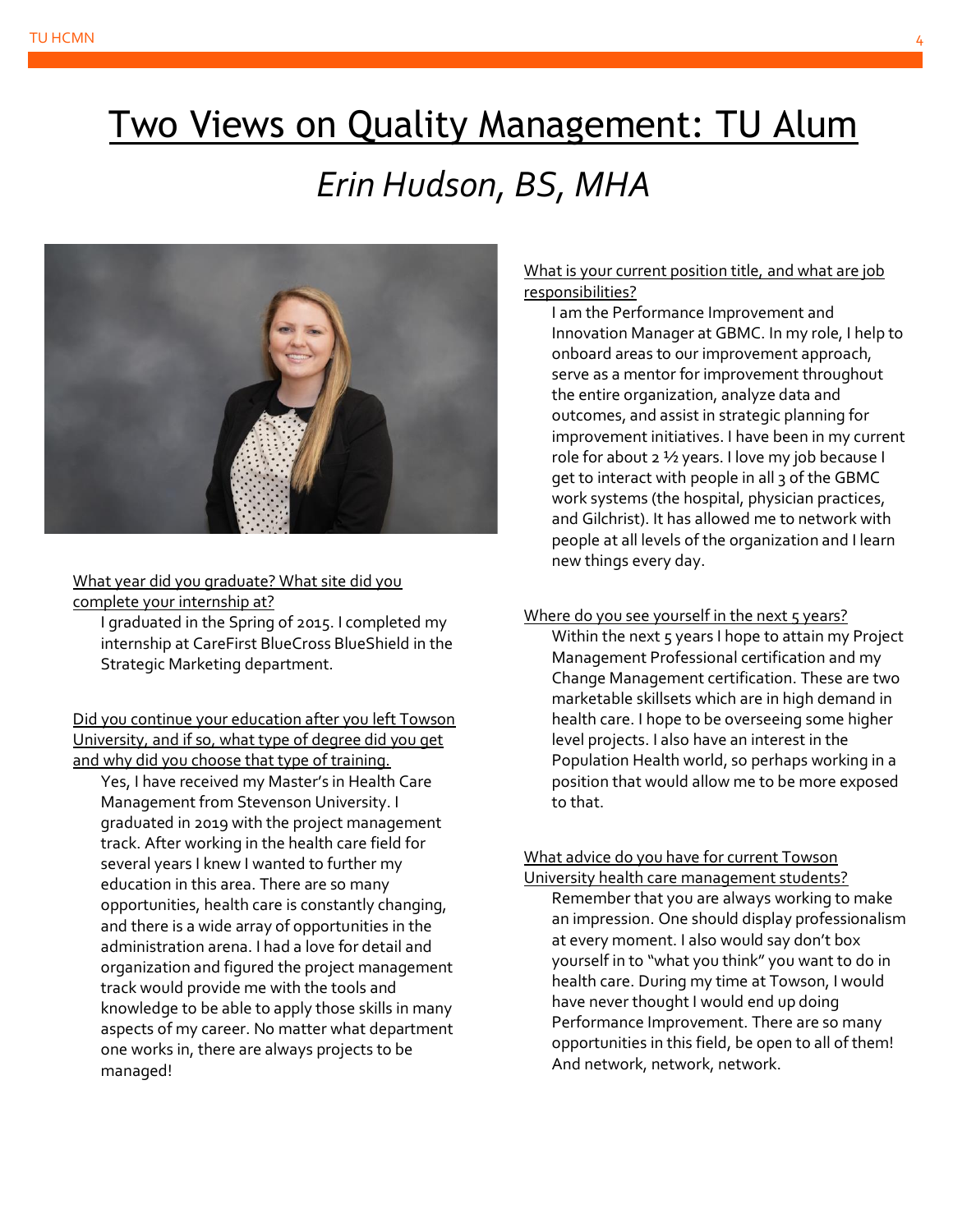### Upsilon Phi Delta Honor Society – Join Now!

Upsilon Phi Delta is the health administration honor society that is part of the [Association of](https://www.aupha.org/about/visionmissionvalues)  [University](https://www.aupha.org/about/visionmissionvalues) [Programs in Health](https://www.aupha.org/about/visionmissionvalues) [Administration,](https://www.aupha.org/about/visionmissionvalues) a global network of colleges, universities, faculty, individuals and organizations dedicated to the improvement of health and healthcare delivery through excellence in healthcare management and policy education.

AUPHA's mission is to foster excellence and drive innovation in health management and policy education. It also promotes the value of university-based management education for leadership roles in the health sector. It is the only not-for-profit entity of its kind that works to improve the delivery of health services – and thus the health of citizens – throughout the world by educating professional managers.

The purpose of the Upsilon Phi Delta Honor Society is to further the professional competence and dedication of the individual members in the profession of health care management.

Members are selected on the basis of academic achievements, service to the community and/or contributions to the health care management profession. Members must have a minimum overall GPA of 3.25, with a minimum major GPA of 3.5 and 18 credits completed within the HCMN program.

If you meet these qualifications and are interested in becoming a member, please email a completed UPD application, which can be found on the HCMN program website, to Dr. Nelson at wnelson@towson.edu